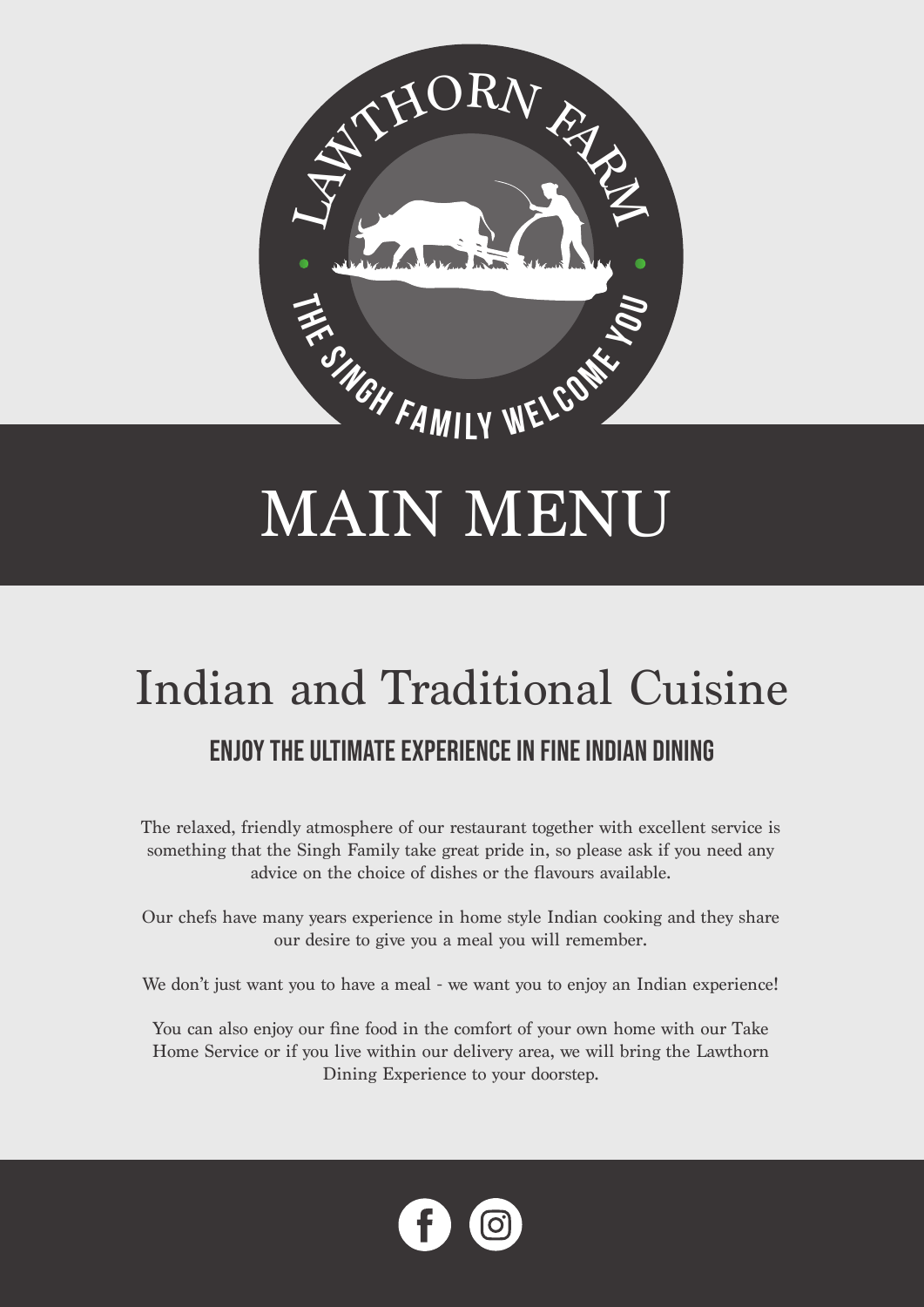## STARTERS

#### **CHEF'S PLATTER**

| A medley of chicken, vegetable and mushroom pakora, onion rings, chicken chaat & pork ribs |        |
|--------------------------------------------------------------------------------------------|--------|
| served with garlic mushrooms and chick peas. <b>Serves 2 people</b>                        | £11.50 |
|                                                                                            |        |

#### **PAKORAS**

| Light, soft, dumplings best eaten when smothered in the accompanying side sauces. |       |                    |       |
|-----------------------------------------------------------------------------------|-------|--------------------|-------|
| Vegetable                                                                         | £5.00 | Mushroom           | £5.00 |
| Cauliflower                                                                       | £5.00 | Chicken            | £6.00 |
| Fish                                                                              | £6.00 | Pacific King Prawn | £8.00 |
| Mixed Pakora                                                                      | £6.00 | Onion Bhaji        | £5.00 |
| Haggis                                                                            | £6.00 |                    |       |

#### **SAMOSAS**

Deep-fried savoury pastries. Generally eaten as a snack in India, served with chick peas.  $\epsilon$ 5.00 Vegetable or Mince

#### **BOMBAY TIFFIN**

| Selection of excellent appetisers all made with different spicy sauces.  |       |
|--------------------------------------------------------------------------|-------|
| Prawn Puri (Prawns coated with a delicate sauce, served on fluffy bread) | £6.00 |
| Channa Puri (Chick Peas)                                                 |       |
| Mushroom Puri                                                            |       |
| Spicy Potato & Garlic Mushrooms                                          |       |

#### **TANDOORI DELICACIES**

Marinated with yoghurt and spices and barbequed in the Tandoor.

| Tikka Shashlik (Pieces of Chicken or Lamb Tikka fried with capsicums, onions & mushrooms) |       |                           | £7.50 |
|-------------------------------------------------------------------------------------------|-------|---------------------------|-------|
| Chicken Tikka                                                                             | £6.00 | Lamb Tikka                | £6.00 |
| Chicken Tandoori                                                                          | £6.00 | King Prawn Tikka          | £8.00 |
| Chicken Chaat (Spicy Drumsticks)                                                          | £6.00 | Seekh Kebab (Minced Lamb) | £6.00 |
| Chicken Chat-Patey Wings (Sweet & Sour) $\text{\pounds}6.00$                              |       | Pork Ribs                 | £6.00 |
|                                                                                           |       |                           |       |

#### **DOSA**

| Pancake wrap made with ground rice and daal served with lentil curry sauce. |                               | £7.00 |
|-----------------------------------------------------------------------------|-------------------------------|-------|
| Vegetable                                                                   | Chicken Chasni (Sweet & Sour) |       |
| Garlic Mushroom                                                             | Prawn Chasni (Sweet & Sour)   |       |
| Garlic & Chilli Chicken                                                     | Spicy Mince                   |       |
|                                                                             |                               |       |

#### **WESTERN APPETISERS**

| Prawn Cocktail              | £6.00 | Daal Soup (lentil)         | £5.00 |
|-----------------------------|-------|----------------------------|-------|
| Chicken Soup                | £5.00 | Potato Wedges & Garlic Dip | £5.00 |
| King Prawn in Garlic Butter | €8.00 |                            |       |

## SPECIALITIES OF THE HOUSE

Available in Chicken, Lamb, Beef, Prawn, Mixed Vegetable  $\text{\pounds}8.50$  King Prawn  $\text{\pounds}11.50$ 

#### **MILD**

#### **CHICKEN SHAHI CHASNI**

Although sweet & sour is mostly associated with the Chinese, the south Indians have also developed their own version using honey for sweetness and lime juice for sourness.

#### **CHICKEN MYSOORI PASANDA**

Barbequed Chicken in a creamy sauce of flaked almonds, sweet yoghurt and coconut cream. Exceptionally smooth in taste.

#### **CHICKEN PISTA PASANDA**

A rare recipe of Korma made with fresh cream, tomatoes, ground cashew nuts & ground pistachios.

#### **CHICKEN TIKKA MASALA**

Barbequed Chicken in a rich creamy sauce with onions & capsicums.

#### **NORTH BENGALI FRUITY CHICKEN**

A famous dish from the buffet of the Great Eastern Hotel in Calcutta. Fruity with mango & pineapple.

#### **RED FORT CHICKEN**

Ground cashew nuts, sultanas, fresh cream & rare ground herbs. Mild, smooth and fresh in taste.

#### **GARLIC MAKHANI MASALA**

Green cardamoms, butter & cream finished with cashew nuts making a citrus creamy dish.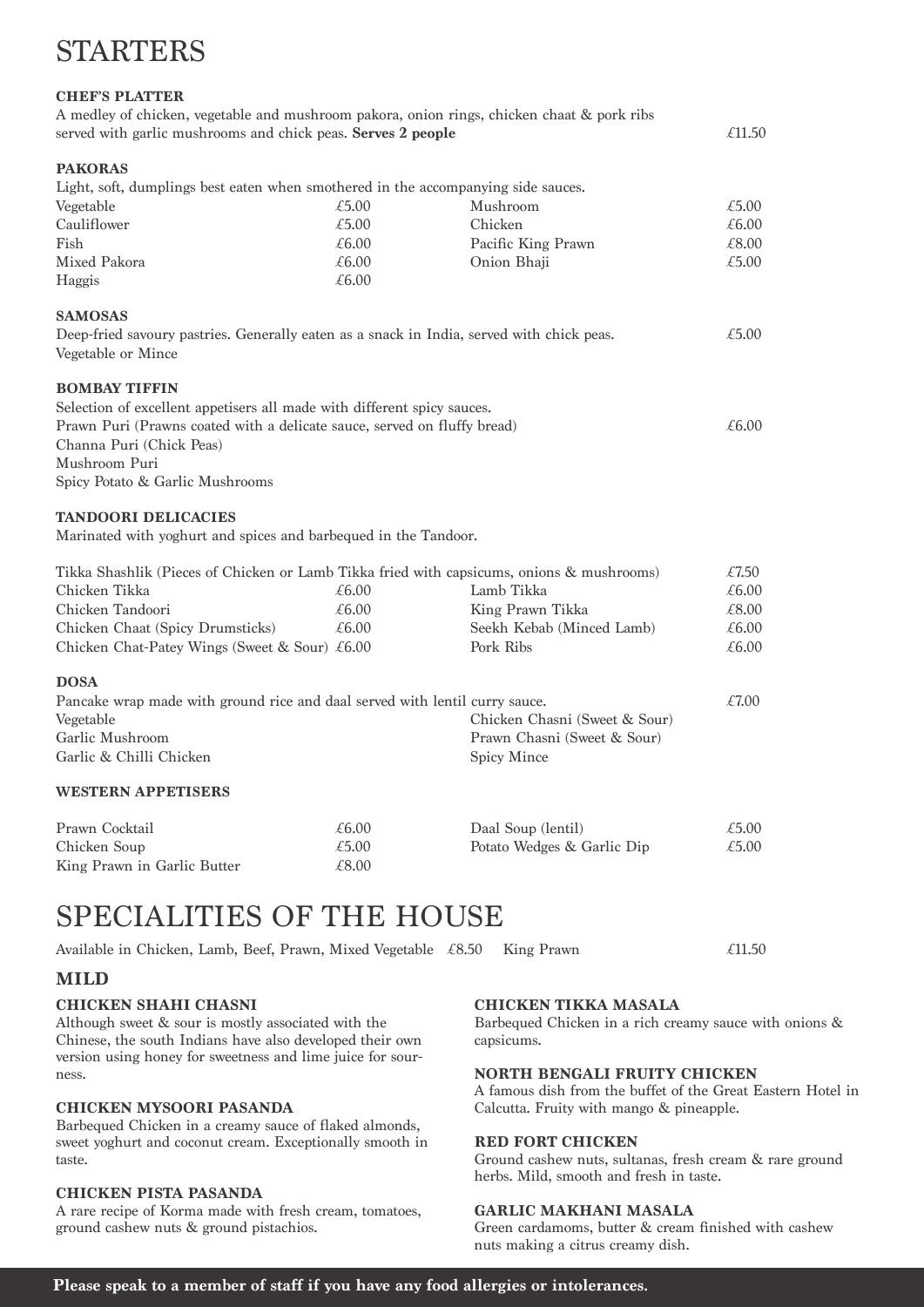#### **MEDIUM**

#### **TAMARIND TIKKA MASALA**

Prepared with fresh ginger, garlic, ground tamarind, cumin and chilli in a Tandoori yoghurt sauce with capsicums and onion giving a medium hot dish.

#### **CHICKEN JAIPURI**

Special recipe from Jaipur, a semi-dry dish prepared from tender pieces of Barbequed Chicken, cooked with ground onion, green peppers, mushrooms, fresh herbs and Indian spices.

#### **PARSEE CHICKEN SPECIALITY**

Famous Parsee wedding dish, lavishly garnished with fresh spices, urid-daal & fresh lemon. A superb dish.

#### **ATCHARI CHICKEN FROM UTTAR PRADESH**

A speciality from Hyderabad. Pieces of marinated Chicken cooked in tantalising pickle Masala.

#### **CHICKEN BALTI**

Barbequed Chicken cooked with fresh garlic, ginger, onions & capsicums with a touch of Kashmiri Masala, served in a Balti.

#### **CHICKEN NENTARA**

Bite sized pieces of Chicken Tikka cooked in a spicy sauce of tomatoes, fresh coriander, spring onion, garlic and ginger.

#### **CHICKEN MASALADER**

Tender barbequed Chicken pieces simmered & cooked in a piquant tomato & mango chutney sauce.

#### **CHICKEN NAWABI KURHI**

A rich texture of sauce is achieved with the use of ground channa, yoghurt and medium spices.

#### **CHICKEN BALTI AMBALA**

Barbequed pieces of Chicken Tikka done in a sweet & sour sauce (Patia) with peppers & onions, served in a Balti.

#### **CHICKEN SHARABI TARKA**

Chicken Tikka pieces done in a sauce with brandy, mushrooms & strands of onions sprinkled with fresh coriander.

#### **CHICKEN BEGUM BAHAR**

Barbequed Chicken pieces in a Karahi sauce with mincemeat and pineapple.

#### **CHICKEN NASHILEE**

Prepared with mangoes & white wine.

#### **KERELA CHICKEN MOLEE**

A popular dish in South India and Ceylon. Chicken cooked with roasted coconut, blended into a rich sauce with creamed coconut and ground cashew nuts giving an excellent dish.

#### **LAMB WITH MINT YOGHURT**

Very tender barbequed Lamb with fresh coriander and an abundance of delicious fresh mint finished with yoghurt.

#### **CHICKEN GARAM MASALA**

Prepared with a base of garlic butter with onions & capsicums, garnished with fresh coriander.

#### **SPECIALITY RALWA**

A very tasty Bhuna dish with chopped pieces of Chicken and Lamb Tikka with Prawns and Mince garnished with fresh coriander and spring onions, served with a spicy yoghurt Raita.

#### **HOT**

#### **SOUTH INDIAN GARLIC CHILLI CHICKEN**

Barbequed Chicken pieces in fresh garlic and chilli sauce with fresh coriander, laced with whole green chilli.

#### **ASSAMESE CHICKEN JALFREZI**

Chicken Tikka pieces cooked with fresh ginger, green chillies, peppers & fresh coriander in garlic dressing with a sprinkle of Kala Jeera.

#### **CHICKEN SHAH JAHANI**

Barbequed Chicken pieces in a thick medium to hot sauce with fresh spinach with prawns and green chillies.

#### **VERY HOT**

#### **CHICKEN PUNJABI CHILLI**

Special recipe from the state of Punjab. A hot dish prepared with a base of garlic, ginger and fresh Punjabi Masala & green capsicums, onions & green chillies in a thick sauce.

#### **CHICKEN MIRCHI**

Stir-fried Chicken with green chillies, black pepper,<br>tomatoes, capsicum, onions and mushrooms  $\angle 9.50$ tomatoes, capsicum, onions and mushrooms - served on a sizzler with a separate Rogan Josh sauce.

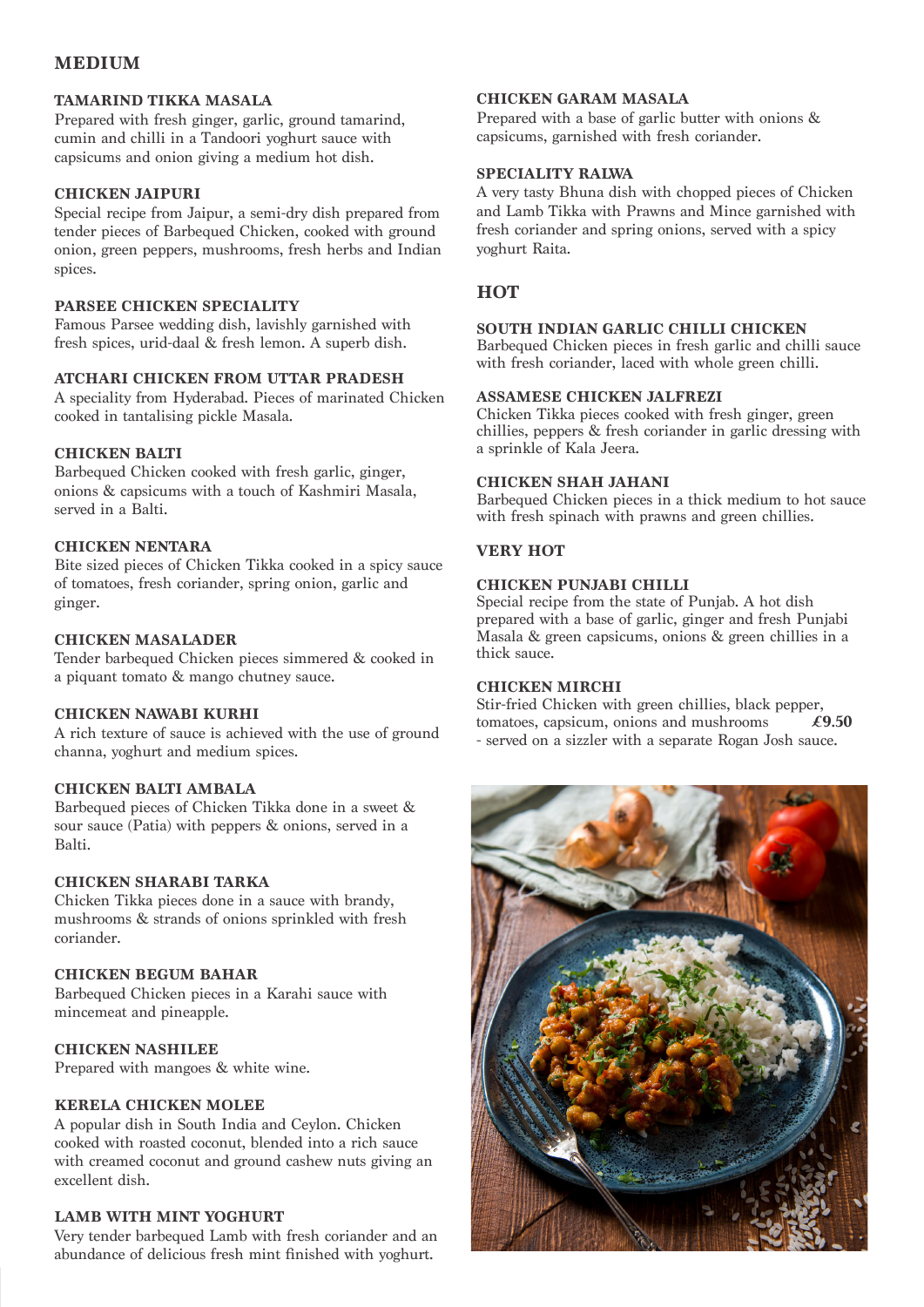#### **A Selection of Popular Indian Dishes**

Most of these dishes come from Central India which has absorbed a wide variety of cooking techniques Available in Chicken, Lamb, Beef, Prawn or Mixed Vegetable  $\angle 7.50$  King Prawn  $\angle 10.50$ 

#### **CHICKEN CURRY**

By far the most popular dish sold in Indian restaurants since the early days.

#### **CHICKEN DHANSAK**

A lentil based dish with chicken and vegetables.

**CHICKEN DOPIAZA** A sweet curry dish prepared with strands of onions.

**CHICKEN BHUNA** Fresh tomatoes in a thick sauce.

**CHICKEN PATIA** A slightly sweet and sour tangy sauce.

**CHICKEN KASHMIRI** A fruity dish with a choice of pineapple, peaches or mango.

**CHICKEN VEGETABLE** With potato, cauliflower, mushrooms & peas.

#### **Karahi Dishes**

A Karahi is a traditional rural cast iron pot. Fresh onion, green peppers, garlic, ginger, tomatoes and fresh coriander are used to make this Punjabi Bhuna dish. For that extra bite, ask for green chillies.

| Chicken     | £8.00 | King Prawn      | £11.00 |
|-------------|-------|-----------------|--------|
| Lamb        | £8.00 | Chicken Tikka   | £8.50  |
| <b>Beef</b> | £8.00 | Lamb Tikka      | £8.50  |
| Prawn       | £8.00 | Mixed Vegetable | £8.00  |

#### **Korma Dishes**

In a normal everyday Korma, the spicing is kept to a minimum. We provide several Kormas from the different regions of India. Available in Chicken, Lamb, Beef, Prawn or Mixed Vegetable £7.50 King Prawn £10.50

#### **MUGHLAI**

Rich creamy dish prepared using fresh cream and mild spices.

#### **KASHMIRI**

Made with pineapples, peaches or mangoes.

#### **CEYLONESE**

Creamed coconut is used in this preparation.

#### **CHICKEN ROGAN JOSH**

Rogan Josh gets its name from its rich red appearance, which in turn is derived from fresh tomatoes, paprika and ground red chilli.

#### **CHICKEN & SPINACH**

The combination of Chicken and Spinach is indeed a subtle blend of flavours.

#### **CHICKEN DALRAZIA**

Cooked with prawns and pineapple.

**CHICKEN PUNJABI MASALA**

Cooked with capsicums and tomatoes.

#### **CHICKEN BIRYANI £10.00**

Grand festive dish of Moghul origin, prepared from basmati rice, cooked in ghee with delicate herbs & spices and served with curry gravy.

#### **HYDERABADI**

A medium strength Korma made with ground channa, creamed yoghurt & medium strength spices.

#### **SANAM**

A rich creamy dish prepared using a sweet & sour sauce.

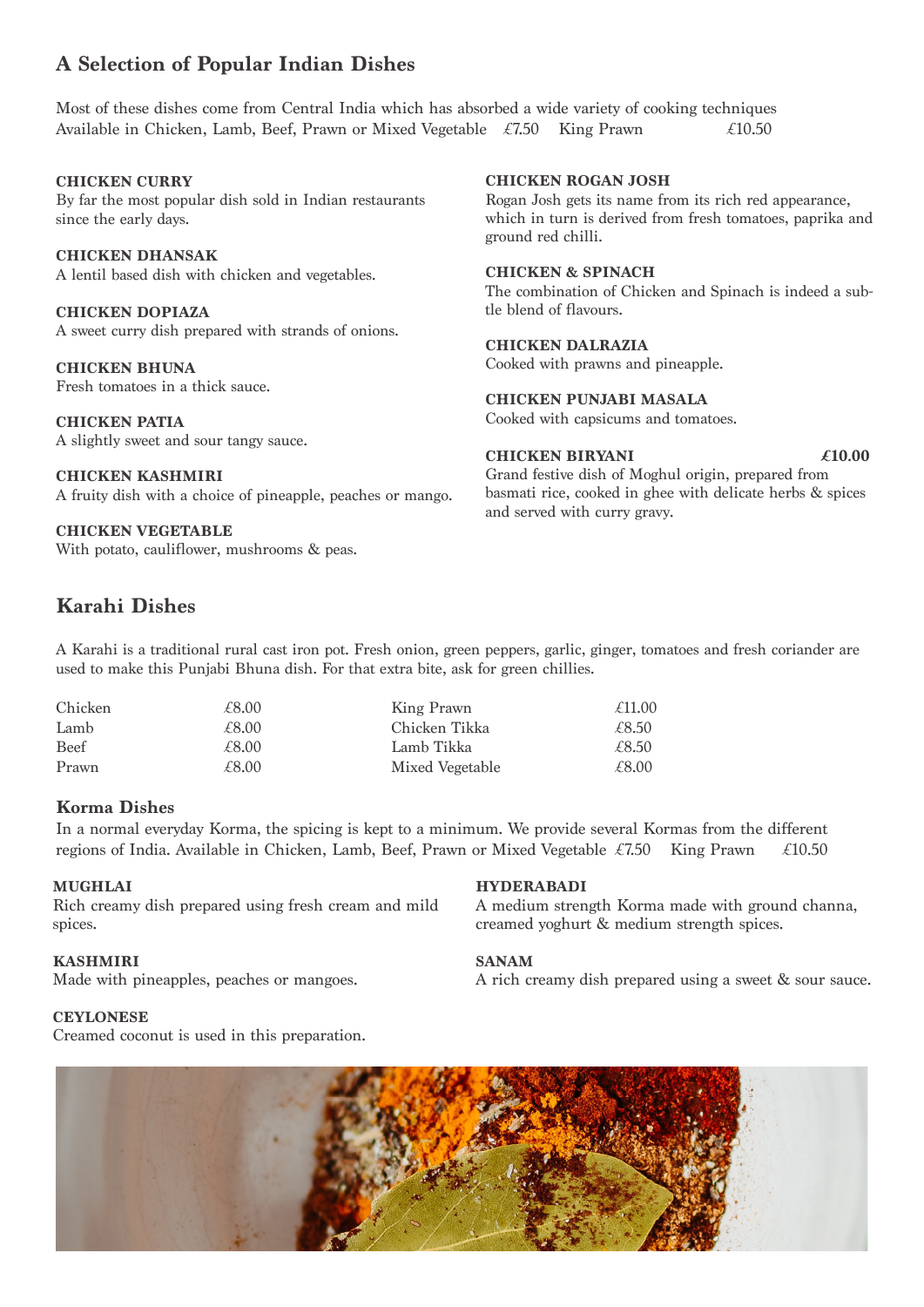#### **Tandoori Sizzling Specialities**

In the North West Frontier tradition, any meat is marinated with yoghurt and spices. It is then barbequed in the Tandoor (clay oven) which is so hot that as soon as any meat is placed in it, the outside of the meat is immediately sealed - thus assuring no further juices are lost resulting in a very juicy and tender meat.

These dishes are served with basmati rice, salad, yoghurt, mint sauces and the curry gravy of your desired strength.

| £12.00 | Chicken Tandoori   | £12.00                                                                                                                                      |
|--------|--------------------|---------------------------------------------------------------------------------------------------------------------------------------------|
| £12.00 | Tandoori Mix Grill | £14.00                                                                                                                                      |
| £14.00 | Seekh Kebab        | £12.00                                                                                                                                      |
| £14.00 |                    |                                                                                                                                             |
|        |                    | £14.00                                                                                                                                      |
|        |                    | £14.00                                                                                                                                      |
|        |                    | Shish Kebab Turkish (Lamb Tikka with peppers, onions & mushrooms)<br>Chicken Kebab Turkish (Chicken Tikka with peppers, onions & mushrooms) |

#### **Vegetable Selection**

Indians are, by and large, highly religious. Predominant are the Hindus, who are in the main, vegetarians. Thus vegetarianism has given rise to a myriad of intricate dishes as well as more simple treatment of every day vegetables. On offer below are some of the more popular ones.

| Served as a Main Course                            | £7.50 | As a Side Dish           | £5.00                                                  |
|----------------------------------------------------|-------|--------------------------|--------------------------------------------------------|
| <b>MUSHROOM PANEER BHUNA</b> (with cottage cheese) |       |                          | <b>MAKHANI TOMATO PANEER</b> (Cottage cheese in a mild |
| <b>KABLI CHANNA</b> (Chick peas)                   |       | sauce)                   |                                                        |
| <b>SAAG PANEER</b> (Spinach and cottage cheese)    |       |                          | <b>METHI ALOO</b> (Fresh spinach and potato)           |
| <b>MIXED VEGETABLE BHUNA</b> (Potato, cauliflower, |       |                          | <b>ALOO GOBI BHUNA</b> (Potato and cauliflower)        |
| peas, mushrooms)                                   |       |                          | <b>INDIAN MIXED VEGETABLES</b> (Indian baby pumpkin,   |
| <b>BOMBAY POTATOES</b> (Potato Bhuna)              |       | aubergine & lady finger) |                                                        |
|                                                    |       |                          | <b>TARKA DAAL</b> (Lentils with a spicy topping)       |
|                                                    |       |                          |                                                        |

#### **Accompaniments**

| Basmati Boiled Rice        | £2.20 | Spicy Onion   | £1.50 |
|----------------------------|-------|---------------|-------|
| Basmati Pilau Rice (fried) | £2.50 | Mixed Pickle  | £1.50 |
| Special Fried Rice         | £3.50 | Mango Chutney | £1.50 |
| Mushroom & Jeera Rice      | £3.50 | Lime Pickle   | £1.50 |
| Keema Rice (with Mince)    | £3.50 | Yoghurt Raita | £2.00 |
| Popadum                    | £0.60 | Mixed Salad   | £2.50 |
| <b>French Fries</b>        | £2.50 |               |       |

#### **Breads**

| Plain Naan                                           | £3.50 | Plain Paratha              | £3.50 |
|------------------------------------------------------|-------|----------------------------|-------|
| Garlic Naan                                          | £4.00 | Vegetable Paratha          | £4.00 |
| Peshwari Naan                                        | £4.00 | Sweet Paratha              | £4.00 |
| Vegetable Naan                                       | £4.00 | Mince Paratha              | £4.00 |
| Cheese Naan                                          | £4.00 | Plain Chapati              | £1.50 |
| Green Chilli & Coriander Naan $\epsilon$ 4.00        |       | Special Chapati (Buttered) | £2.00 |
| Cheese, Chilli & Coriander Naan $\text{\pounds}4.00$ |       | Tand Chapati               | £2.00 |
| Mince Naan                                           | £4.00 | Puri                       | £2.00 |

#### **Western Dishes**

(Served with French Fries and a Side Salad)

| Sirloin Steak    | £16.90 | Plain Omlette         | £10.00 |
|------------------|--------|-----------------------|--------|
| Fried Scampi     | £10.00 | <b>Cheese Omlette</b> | £10.00 |
| Roast Chicken    | £10.00 | Chicken Omlette       | £10.00 |
| Chicken Nuggets  | £10.00 | Prawn Omlette         | £10.00 |
| Chicken Maryland | £10.00 | Spanish Omlette       | £10.00 |
| Fried Haddock    | £10.00 | Chicken Salad         | £10.00 |
|                  |        | Prawn Salad           | £10.00 |